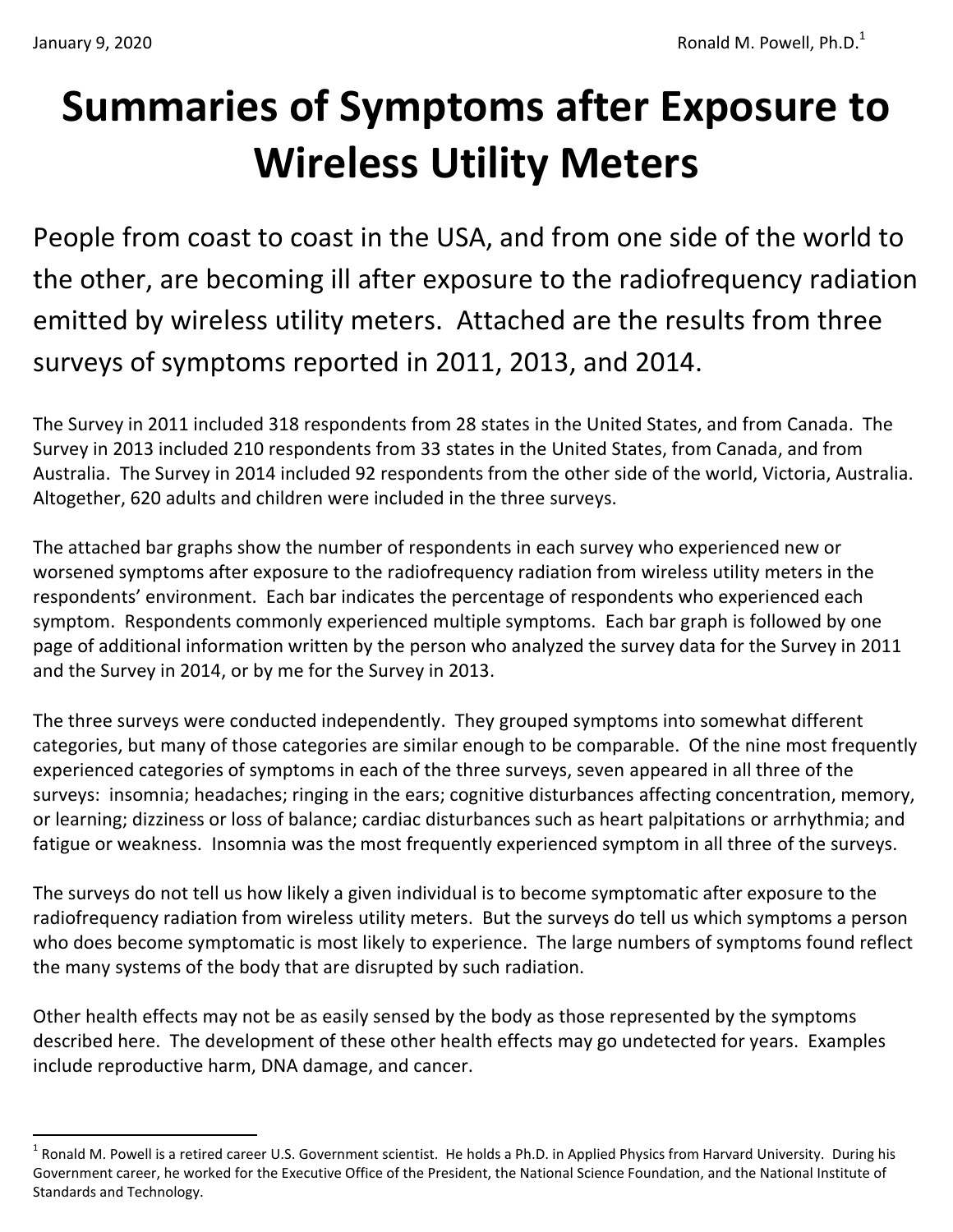#### *Survey in 2011*

## **New or Worsened Symptoms Reported by 318 Individuals after Exposure to Wireless Utility Meters in the USA<sup>2</sup>**



<sup>&</sup>lt;sup>2</sup> Ed Halteman, Ph.D., statistics, Wireless Utility Meter Safety Impacts Survey: Final Results Summary, September 13, 2011, p. 22 [\(http://emfsafetynetwork.org/wp-content/uploads/2011/09/Wireless-Utility-Meter-Safety-Impacts-Survey-Results-Final.pdf\)](http://emfsafetynetwork.org/wp-content/uploads/2011/09/Wireless-Utility-Meter-Safety-Impacts-Survey-Results-Final.pdf). 97 percent of respondents to full survey were in the USA, from 28 states, with most in California (78 percent) and New York (16 percent). In the Final Results Summary, the four clusters of symptom's with the fewest responses (2 to 5 percent each, totaling 13 percent) were included in "Other" but are broken out separately in the above bar graph, reducing the responses listed as "Other" (from 31 percent to 18 percent).

 $\overline{a}$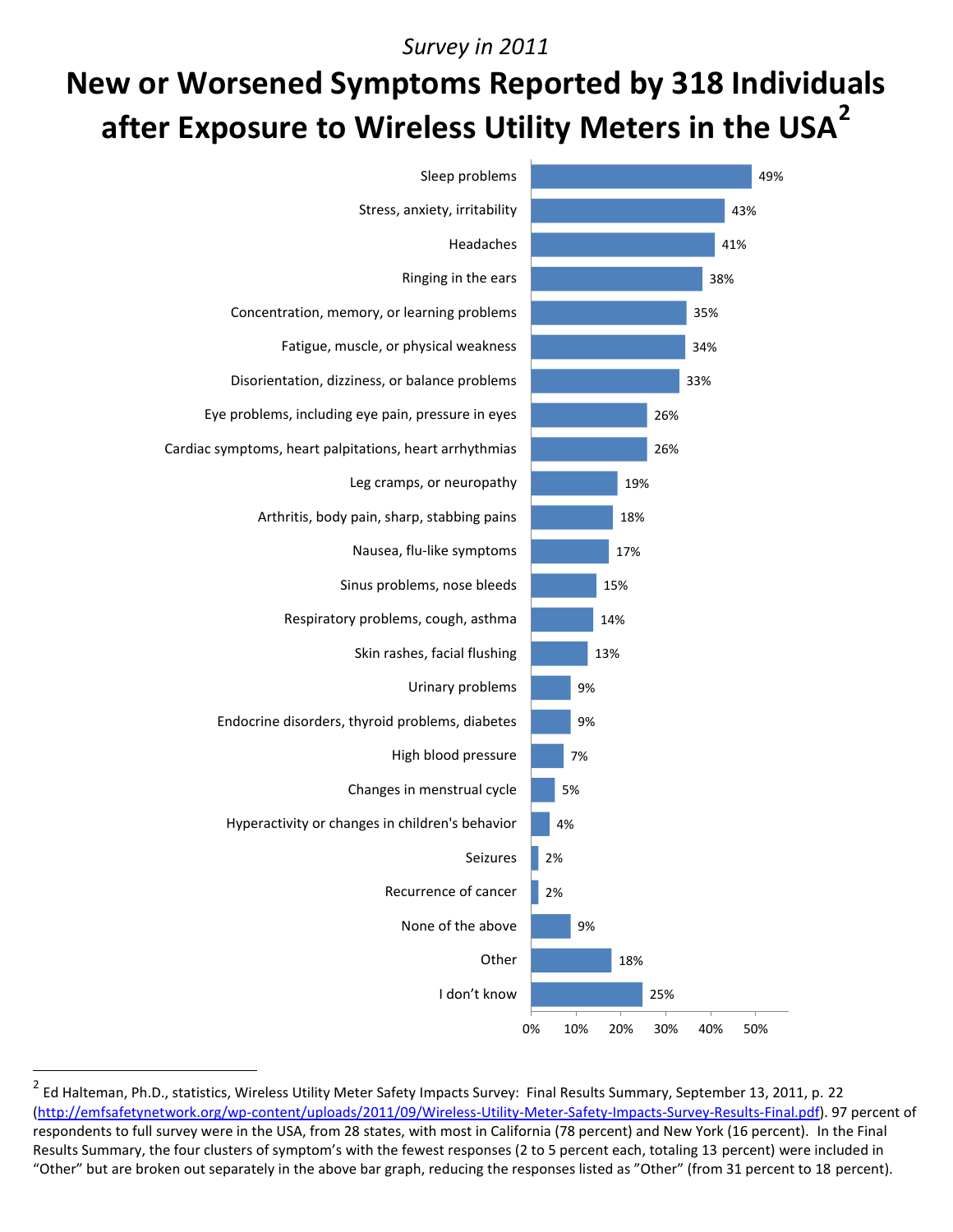### *Survey in 2011* **Executive Summary by Ed Halteman, Ph.D. "Wireless Utility Meter Safety Impacts Survey"**

#### **OBJECTIVES**

- To investigate reported public health and safety complaints about wireless utility meters.
- To evaluate the impacts on health and safety due to wireless utility meters.
- To determine whether further study is warranted.

#### **METHODS**

- Survey was designed by the EMF Safety Network (Network).
- The survey was circulated online through various social media outlets including Network's email list, Facebook, and the California EMF Safety Coalition (a discussion group).
- The survey was also posted on Network's website: www.emfsafetynetwork.org where visitors were invited to take the survey.
- 443 responses were received from 7/13/2011 through 9/2/2011. *(318 of the 443 answered the health questions that formed the basis for the bar chart on symptoms. RMPowell)*
- Network commissioned Survey Design and Analysis (SDA) to provide this report of the survey findings.

#### **RESPONDENT MAKEUP**

- 93% are over 40 years old and 43% are over 60 years old.
- 73% are women.
- 78% are from California.
- 68% have Pacific Gas and Electric (PG&E) as their utility provider.
- 49% are EMF Sensitive.
- 41% have had a new wireless meter installed in their home; of these . . .
	- $\circ$  56% have had it installed for at least six months
	- o 89% have electric meters, 53% gas meters and 10% water meters
	- o 35% saw an increase in their utility bill
	- o 26% have experienced some type of interference
	- o 8% experienced burned out appliances or damaged electronics including TV, stereo, computer, refrigerator and other.
- 76% indicated they have wireless utility meters installed in their neighborhood, town or city.
	- o 44% near their home
	- o 36% in town

#### **TOP HEALTH ISSUES SINCE NEW METERS INSTALLED**

- Sleep problems (mentioned by 49%)
- Stress, anxiety and irritability (43%)
- Headaches (40%) *(Listed as 41% on symptoms bar graph, rounded up from 40.9%. RMPowell)*
- Ringing in the ears (38%)
- Heart problems (26%)

#### **UTILITY and PUBLIC UTILITY COMMISSION INTERACTIONS** *(Title inserted by RMPowell.)*

 40% (111 people) of those having wireless meters in their homes or community have complained to their utility provider.

o 96% of these people were either "Unsatisfied" or "Very Unsatisfied" with the handling of their complaint.

- 32% (88 people) complained to the utilities commission. o 96% of these people were either "Unsatisfied" or "Very Unsatisfied" with the handling of their complaint
- 94% of respondents want to retain or restore their analog meters and 92% of these respondents do not think they should have to pay any additional money.

#### **STATISTICAL TESTING SHOWS THE TOP HEALTH SYMPTOMS ARE POSITIVELY ASSOCIATED WITH**

- **•** EMF Sensitivity
- Wireless meters installed in the home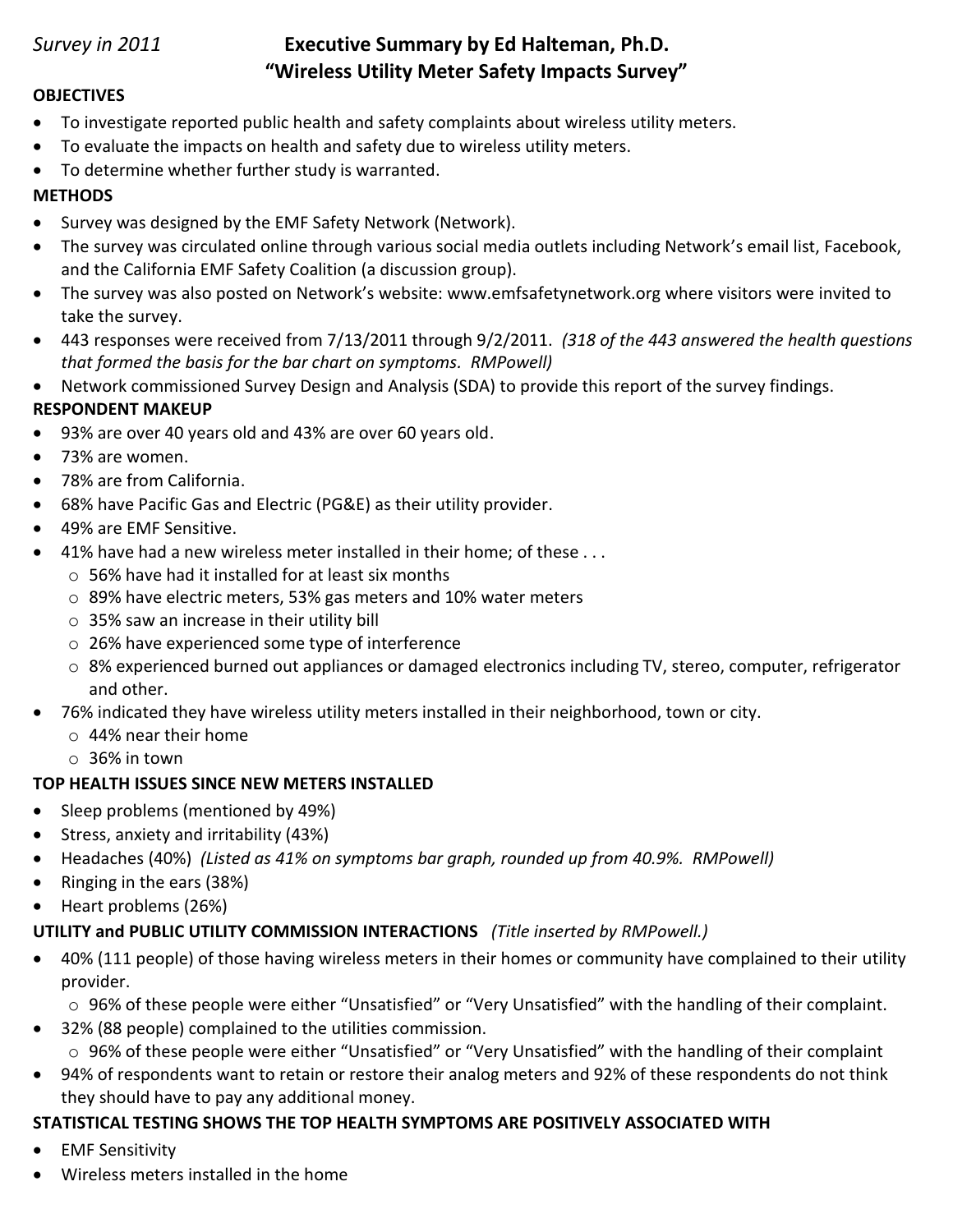#### *Survey in 2013*

### **New or Worsened Symptoms Reported by 210 Individuals after Exposure to Wireless Smart Meters in the USA, Canada, and Australia<sup>3</sup>**



<sup>3</sup> Richard H. Conrad, Ph.D. and Ed Friedman, B.S., Exhibit D – Smart Meter Health Effects Survey and Report, 2013, Appendix 5, page 62 [\(http://www.mainecoalitiontostopsmartmeters.org/wp-content/uploads/2013/02/Exhibit-D-Smart-Meter-Health-Effects-Report-w-](http://www.mainecoalitiontostopsmartmeters.org/wp-content/uploads/2013/02/Exhibit-D-Smart-Meter-Health-Effects-Report-w-AppendicesV3-1-9Reduced-Appendices.pdf)[AppendicesV3-1-9Reduced-Appendices.pdf\)](http://www.mainecoalitiontostopsmartmeters.org/wp-content/uploads/2013/02/Exhibit-D-Smart-Meter-Health-Effects-Report-w-AppendicesV3-1-9Reduced-Appendices.pdf). Data normalized to 210 respondents. Additional information, including the qualifications of the first author, Richard H. Conrad, Ph.D., can be found here: Pre-Filed Testimony of Richard Conrad, Ph.D., MPUC Docket No. 2011-00262, February 2013 [\(http://www.mainecoalitiontostopsmartmeters.org/wp-content/uploads/2013/01/Exhibit-9-Conrad-Web.pdf\)](http://www.mainecoalitiontostopsmartmeters.org/wp-content/uploads/2013/01/Exhibit-9-Conrad-Web.pdf).

 $\overline{a}$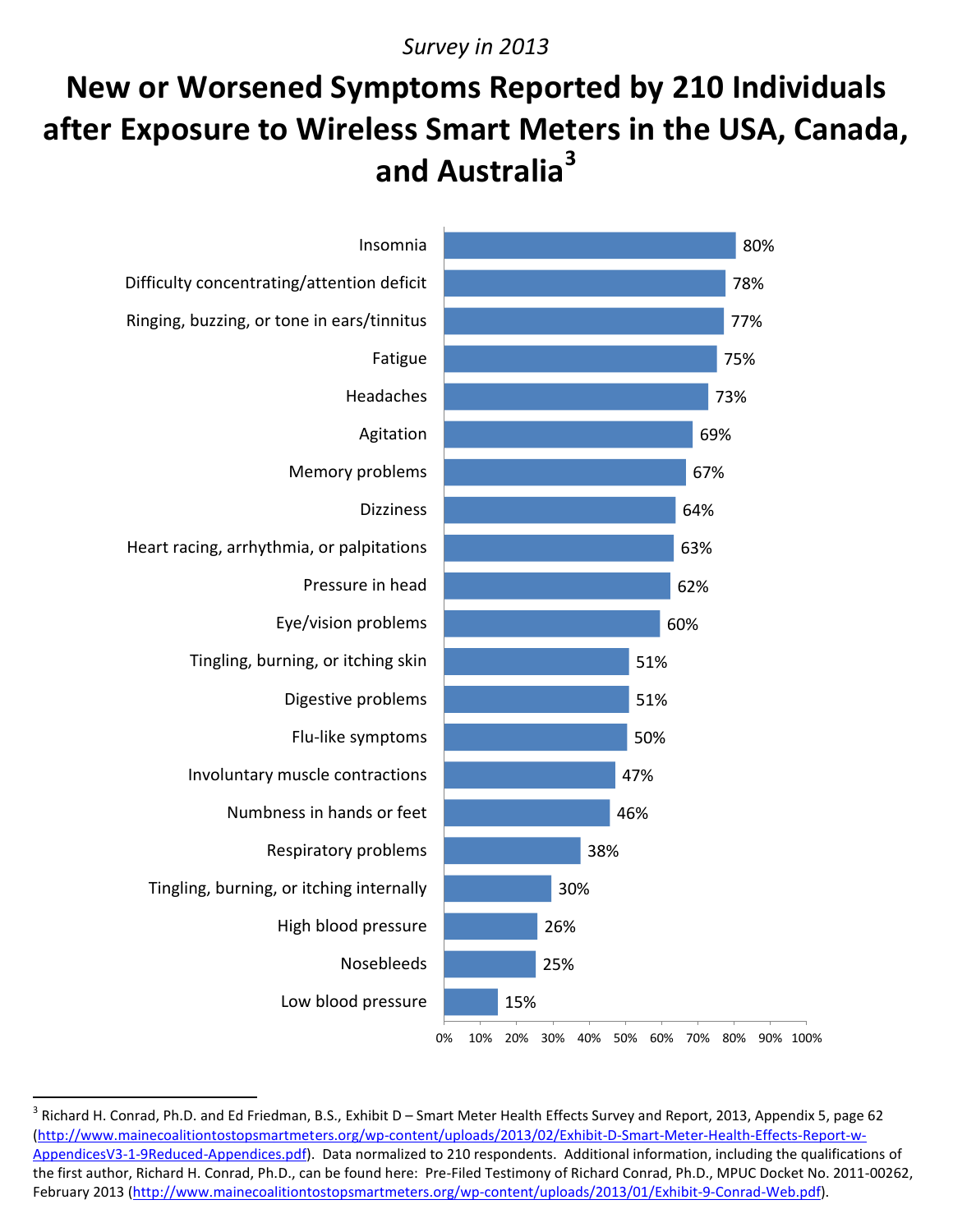#### *Survey in 2013* **Abstract of "Smart Meter Health Effects: Survey and Report" by Richard H. Conrad, Ph.D. and Ed Friedman, B.S.<sup>4</sup>**

#### **Purpose of Survey**

This survey was designed to discover the health effects experienced by individuals exposed to smart meters, and to test the strength of the correlation between those effects and that exposure. The survey was distributed widely through internet sites and interest groups with this invitation: "If you feel your health has been affected by smart meters, we request your immediate help in studying these effects." The results of the survey were submitted as legal testimony before the Maine Public Utilities Commission in 2013.

#### **Survey Respondents**

Survey data was collected from December 4, 2012 to January 28, 2013. 210 survey documents were completed and used for analysis. About 75 percent of respondents were from the USA, with the rest from Canada and Australia. 73 percent were women. 52 percent were age 45 to 59, while 29 percent were older and 19 percent were younger. The highest academic degrees, and the number of respondents with them, were BS or BA (70), high school (61) or GED (4), MS or MA (42), PhD (9), MD (1), RN (1), DDS (1), and other medical (13).

#### **Exposure of Respondents**

83 percent of respondents were exposed to at least 1 smart meter that was 4 to 50 feet from where they spent the most time. Within 50 feet of their residences, 39 percent were exposed to 1 to 2 meters; 32 percent to 3 to 5 meters; 12 percent to 6 to 9 meters; and 11 percent to 10 to 29 meters. Such high exposure may explain why the percentages of new or worsened symptoms in this survey were higher than in the 2011 and 2014 surveys.

#### **Timing of Exposure versus Timing of Symptoms**

After smart meter installation or start of exposure, new or worsened symptoms were experienced within minutes for 20 percent of respondents, within hours for 14 percent, within days for 28 percent, and within months for 19 percent. Yet 42 percent did not discover that they had a smart meter until **after** new or worsened symptoms began. 82 percent of respondents were sure, and 17 percent were fairly sure, that their new or worsened symptoms correlated to smart-meter exposure. 17 percent moved and 37 percent wanted to.

#### **Impact of Exposure on Respondents' Use of Other Wireless Devices**

This survey assessed the impact of exposure to smart meters on the respondents' ability to use other electronic devices that also emit radiofrequency radiation: computers, Wi-Fi, and cell phones. Exposure to smart meters significantly reduced the respondents' ability to use those other electronic devices without symptoms.

**Computers:** The percent of respondents who used computers without symptoms was 79 before exposure and decreased to 39 after exposure. The percent of respondents who experienced symptoms when using computers was 21 before exposure and increased to 57 after exposure. The percent of respondents who did not use computers at all because of symptoms was 0 before exposure and increased to 2.4 after exposure.

**Wi-Fi:** The percent of respondents who used Wi-Fi without symptoms was 40 before exposure and decreased to 18 after exposure. The percent of respondents who experienced symptoms when using Wi-Fi was 11 before exposure and increased to 28 after exposure. The percent of respondents who did not use Wi-Fi at all because of symptoms was 17 before exposure and increased to 41 after exposure.

**Cell Phones:** The percent of respondents using cell phones without symptoms was 50 before exposure and decreased to 24 after exposure. The percent of respondents who experience symptoms when using cell phones was 18 before exposure and increased to 39 after exposure. The percent of respondents who did not use cell phones at all because of symptoms was 14 before exposure and increased to 26 after exposure.

 4 This abstract was written by RMPowell to accommodate the format of this summary document.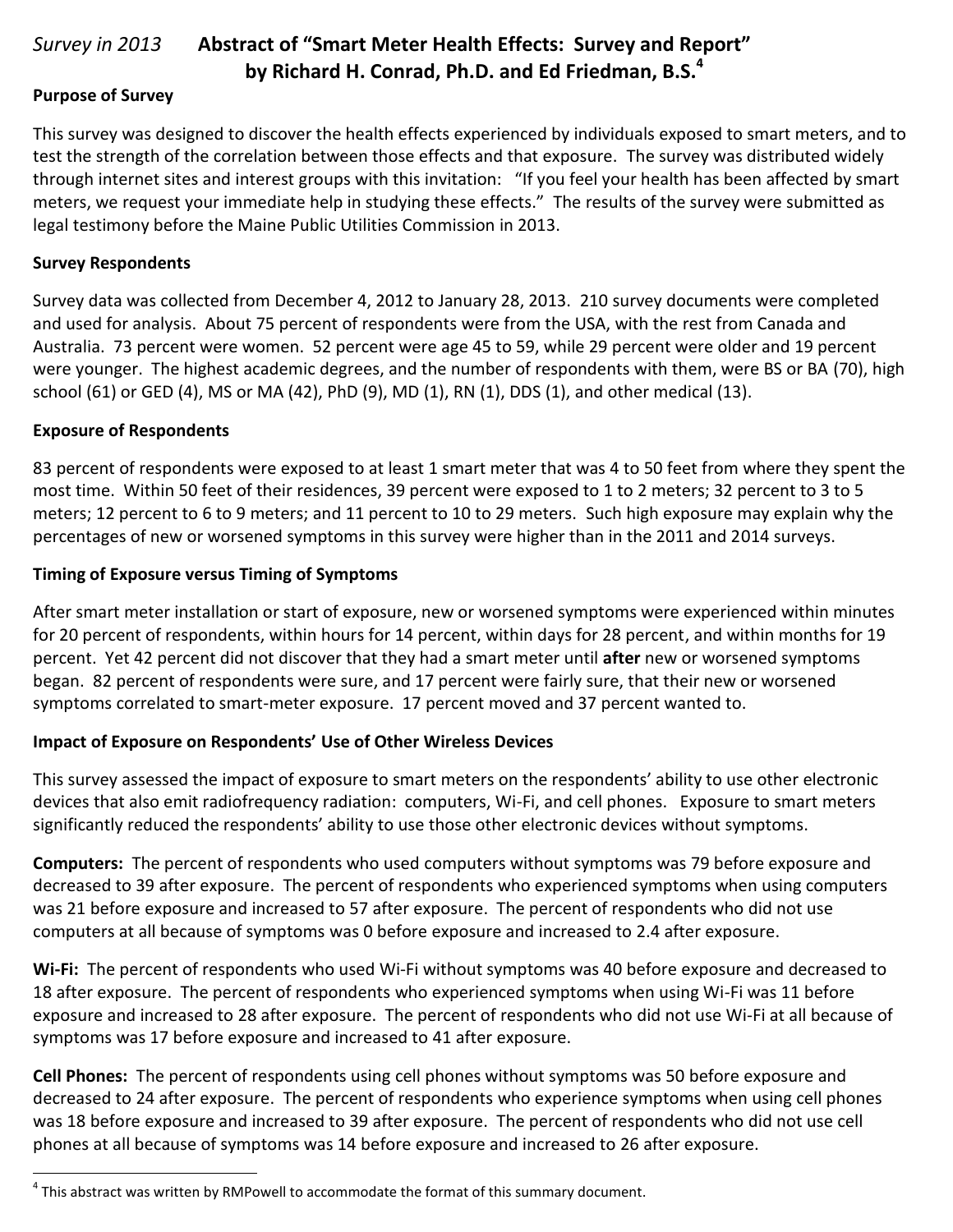#### *Survey in 2014*

### **New or Worsened Symptoms Reported by 92 Individuals after Exposure to Wireless Smart Meters in Australia<sup>5</sup>**



<sup>&</sup>lt;sup>5</sup> Federica Lamech, MBBS, Self-Reporting of Symptom Development from Exposure to Radiofrequency Fields of Wireless Smart Meters in Victoria, Australia: A Case Series. Alternative Therapies, Nov/Dec 2014, Vol. 20, No. 6, pages 28-38. NIH PMID 25478801 [\(http://www.alternative-therapies.com](http://www.alternative-therapies.com/) and [http://www.ncbi.nlm.nih.gov/pubmed/25478801\)](http://www.ncbi.nlm.nih.gov/pubmed/25478801).

 $\overline{a}$